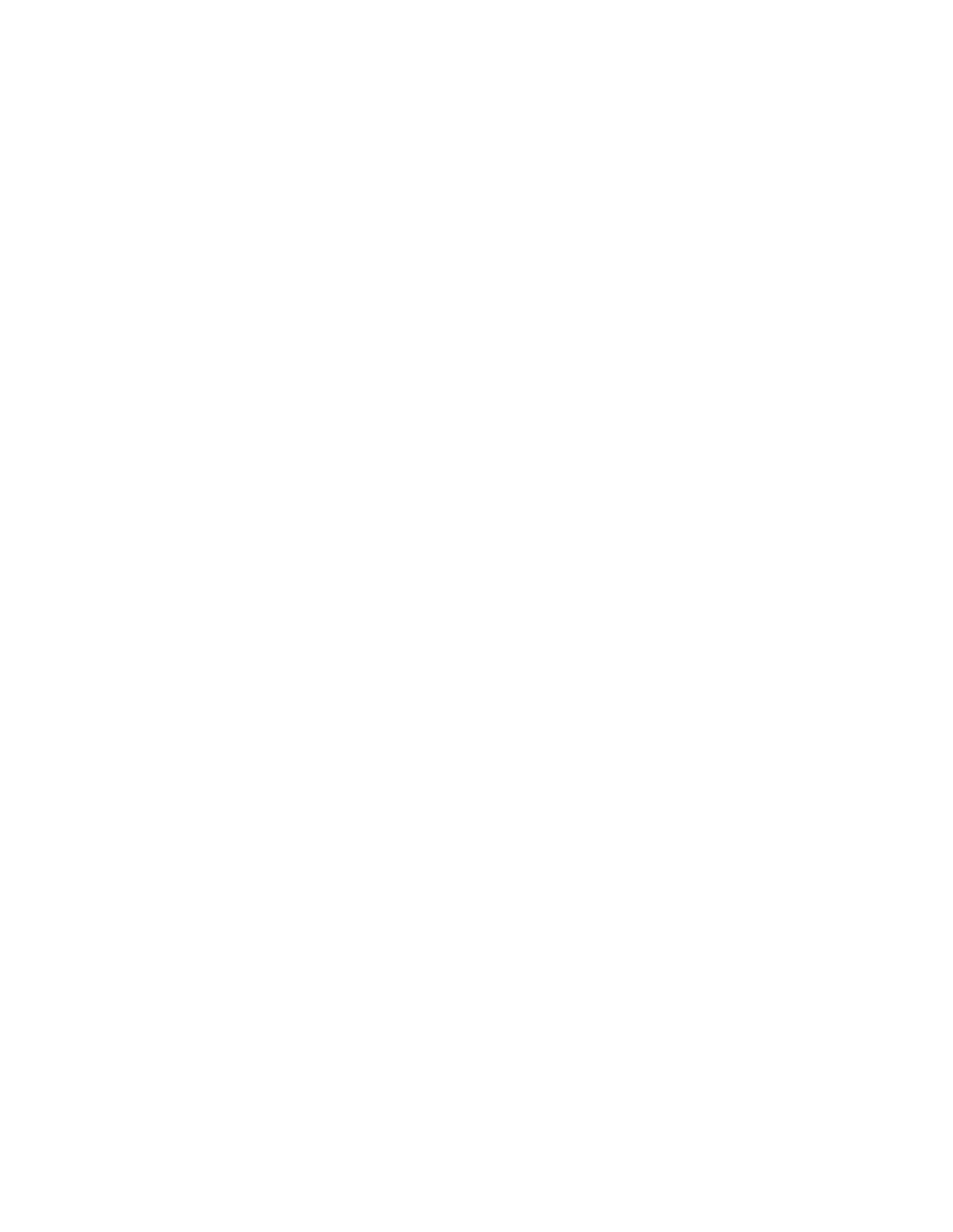#### **Scenario Notes:**

#### **Austrian player's briefing:**

#### **Feldmarschall-Leutnant Baron Franz Xavier Auffenberg:**

After receiving urgent orders from FML Mack to scout for the enemy in the direction of Donauworth, you have force-marched your command through-out the night of the  $7<sup>th</sup>/8<sup>th</sup>$ October arriving at the village of Wertingen.

The main body of nine battalions and two squadrons of the 3rd Kuirassier Regiment Erzherzog Albert has encamped south of Wertingen, the Chevaulegers and two companies of infantry are stationed at Hohenreichen.

It is your intention to hold this position today and at some time tomorrow perhaps, you expect to make contact with the enemy's advance guard.

However, the men have been resting since sunrise and you are holding a staff meeting, when you are informed by an officer of the Latour Chevaulegers that French cavalry are advancing from the northeast on Hohenreichen and Wertingen.

It is just after 12 noon and it would seem that you are about to come into contact soon with the French advance guard.



#### **Austrian player's map**

1. Located within the south-western section of Wertingen, Schloss Wertingen is a substantial building comprising of two blocks that are 3-4 stories tall with two towers and is surrounded by a small garden. This can be defended by one battalion of Grenadiers with  $a + 2$  modifier.

2. The single buildings on the map are lightly built-up areas.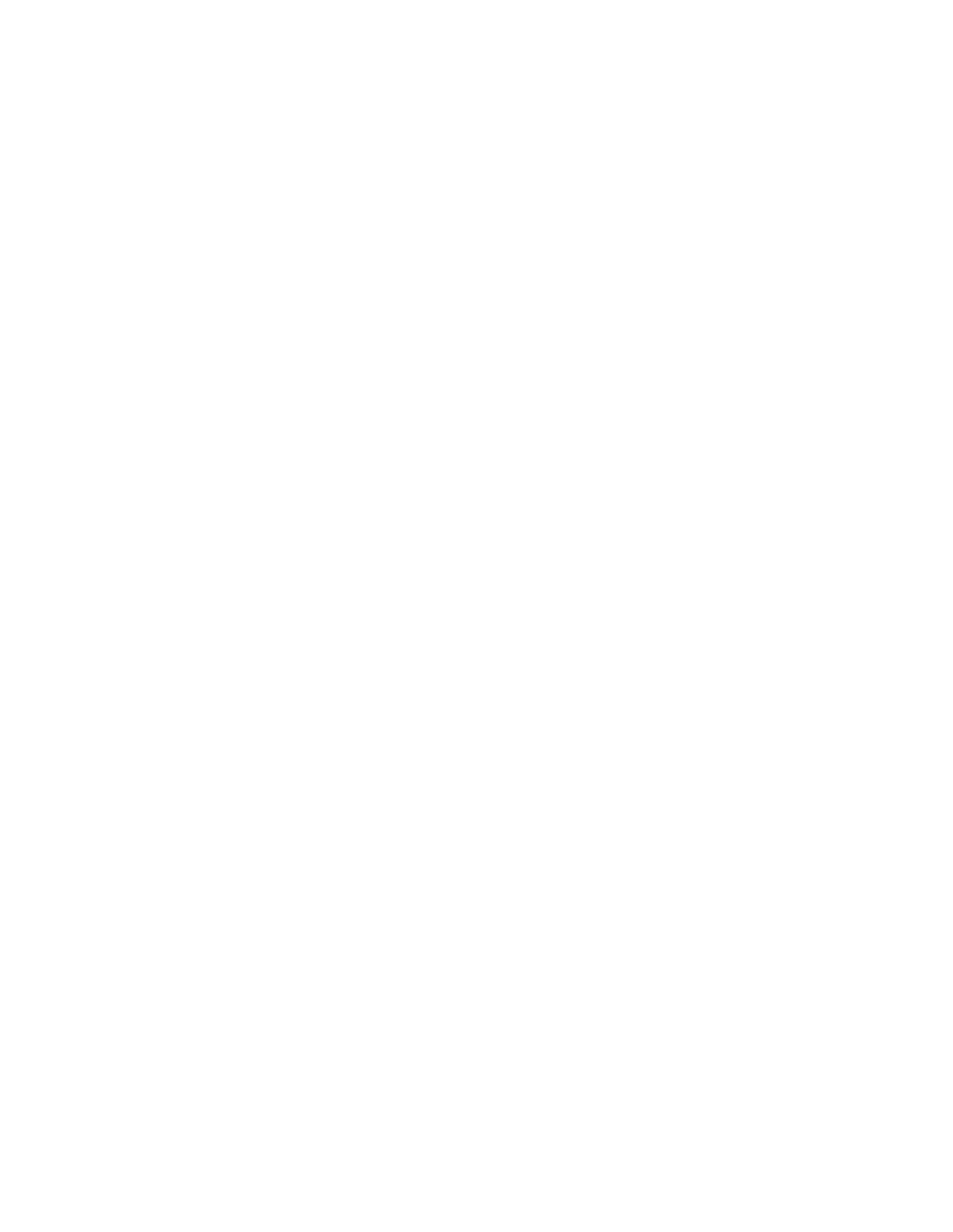#### **Scenario Notes:**

#### **French player/s briefing:**

## **Maréchal Jean Lannes (Commander V Corps):**

Your orders are to advance southwest in order to cut the enemy's line of retreat. After you had received reports that the enemy were concentrated around Wertingen you ordered your cavalry, under Général de Brigade Fauconnet, forward to pin or attack the Austrians there.

As you approach, the combat develops and your march is directed by the sound of the guns.

#### **Chef d`escadron, Remy Joseph Isidore Excelmans in command by the authority of Maréchal Joachim Murat (Commander Reserve Cav):**

A scout for the  $10<sup>th</sup>$  Hussars has informed you that an Austrian force of about 12,000 is around Wertingen and Hohenreichen with the main infantry force being at Wertingen. You have been given command of Beaumont's cavalry in order to pin them for an attack.

Hobenreiche Wenni Vertinge mumu 宴 Gottmannshofen mm **V**oonda ant ann an T **Bleinsbach SOF** eratshofen ₹oad to Ulm

#### **French player`s map:**

#### **Dragoons on foot:**

Each regiment may dismount two bases of dragoons and these combat as skirmishers. Two regiments may dismount to make one whole formed unit.

French Horse Artillery with two medium gun models fire at -1 effect (artillery units "1" & "2").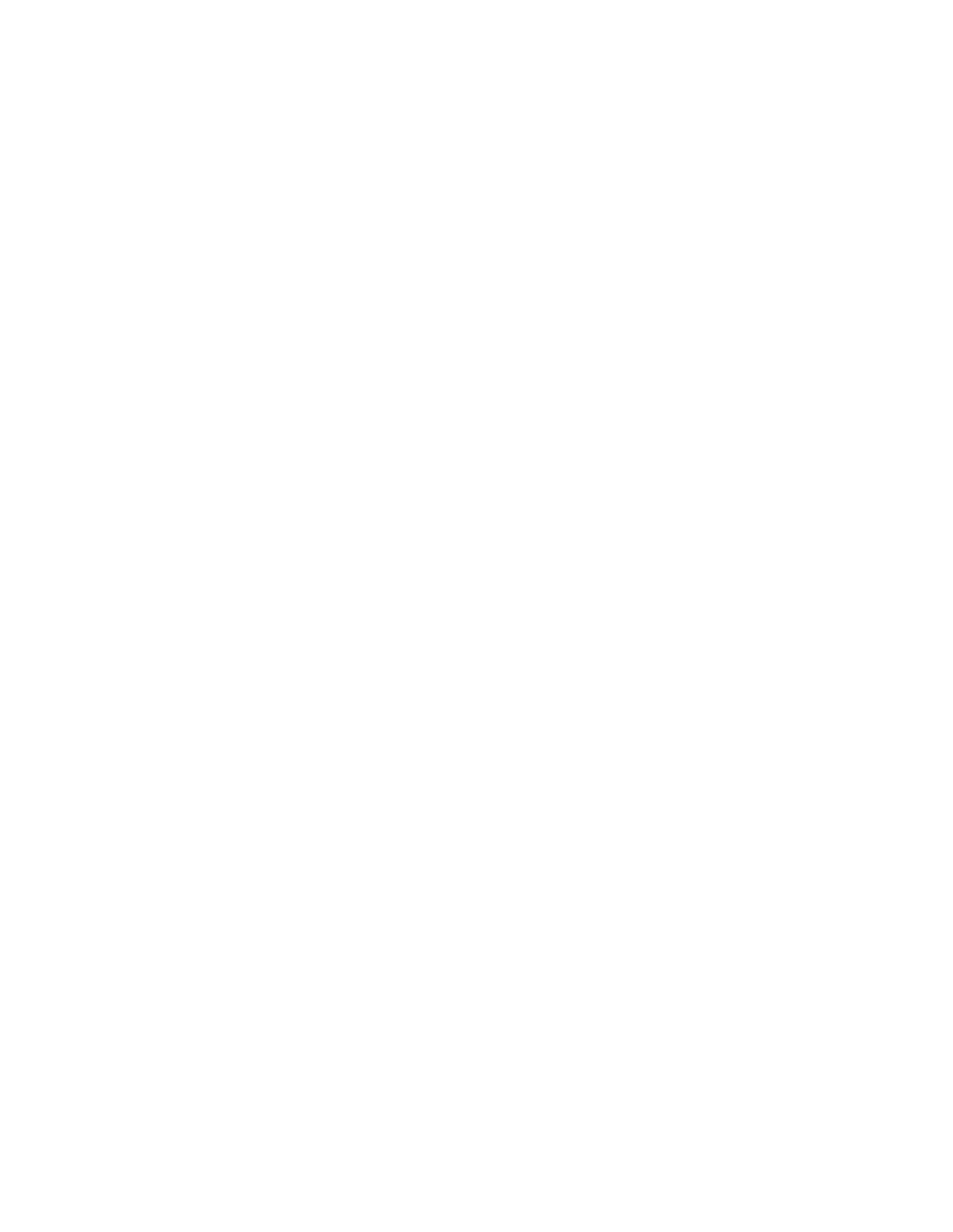#### **Scenario Notes:**

**Umpire`s notes (full scenario):** 

# **Turn 1: (12:28 pm).**

Auffenburg is told that French cavalry are approaching along road "C" **Turn 2: (at 12:32 pm).** 

Excelmans in command with the  $3<sup>rd</sup>$  Dragoon Division of Général de Division Beaumont advances one move along the roads marked "C" or "D".

### **Turn 17: (at 1:32 pm).**

Murat with Général de Division Klein advances one move on to table, with the 1<sup>st</sup> Dragoon Division on the roads marked "B" or "C".

### **Turn 25: (at 14:04 pm).**

The 5th Light Cavalry Division, under Général de Brigade Fauconnet advances one move along road "A".

# **Turn 51: (at about 15:40 pm).**

The V Corps, under Maréchal Jean Lannes, 1st Infantry Division: Général de Division Oudinot and 1st Dragoon Division advances one move along road "A":

# **Turn 60: (at 16:16 pm).**

The 1<sup>st</sup> Heavy Cavalry Division under Général de Division Nansouty arrives on road "B".

### **Victory conditions (a guide):**

This is an uneven fight, but victory may be claimed after 16:30 hrs by the Austrians if they end the game or retire off the battlefield, along the two feet of the bottom left of the battlefield towards Ulm with four battalions in good morale.

The French must defeat the Austrians by inflicting bad morale on six Austrian infantry battalions. Without telling him exactly what is required, inform the French player therefore that he requires a "crushing victory"!

If the Austrians are routed off-table (failing to rally with a passed command reaction test) with four, or more battalions still in good morale it will still be a French win.

# **Umpire`s map (longer game):**

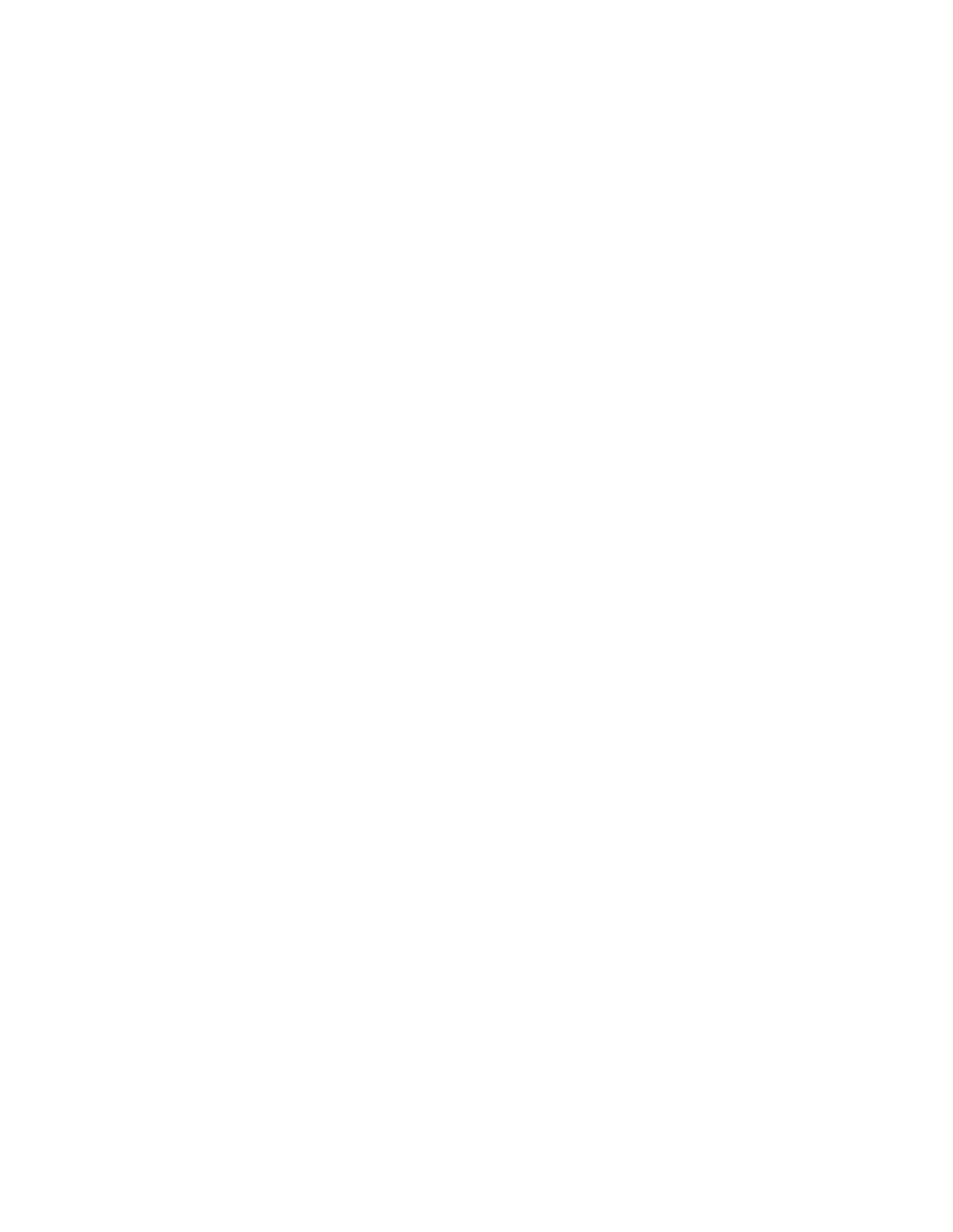#### **Scenario Notes:**

#### **Umpire`s notes (shorter scenario):**

Joined by the Latour Chevaulegers, Auffenberg`s command may be deployed south-west of Wertingen,

Schloss Wertingen may be garrisoned by 1 battalion of Austrian Grenadiers.

# **Turn 1: (at 13:28 hrs).**

Excelmans in command with the 3<sup>rd</sup> Dragoon Division of Général de Division Beaumont is in possession of Hohenreichen.

Murat with Général de Division Klein advances one move on to table, with the 1<sup>st</sup> Dragoon Division on the roads marked "B" or "C".

# **Turn 9: (at 14:00 hrs).**

The 5th Light Cavalry Division, under Général de Brigade Fauconnet advances one move along road "A".

#### **Turn 35: (at 3:45 hrs).**

The V Corps, under Maréchal Jean Lannes, 1st Infantry Division: Général de Division Oudinot and 1st Dragoon Division advances one move on to table, along road "A":

### **Turn 44: (at 4:30 pm).**

The 1<sup>st</sup> Heavy Cavalry Division under Général de Division Nansouty arrives on road "B".

#### **Victory conditions (a guide):**

This is an uneven fight, but victory may be claimed by the Austrians after 16:30 hrs if they end the game or retire off the battlefield, along two feet of the bottom left of the battlefield towards Ulm, with four battalions in good morale.

The French must defeat the Austrians by inflicting bad morale on six Austrian infantry battalions. Without telling him exactly what is required, inform the French player that he requires a "crushing victory"!

If the Austrians are routed off-table (failing to rally with a passed command reaction test) with four, or more battalions still in good morale it will still be a French win.

# **Umpire's map (shorter scenario)**

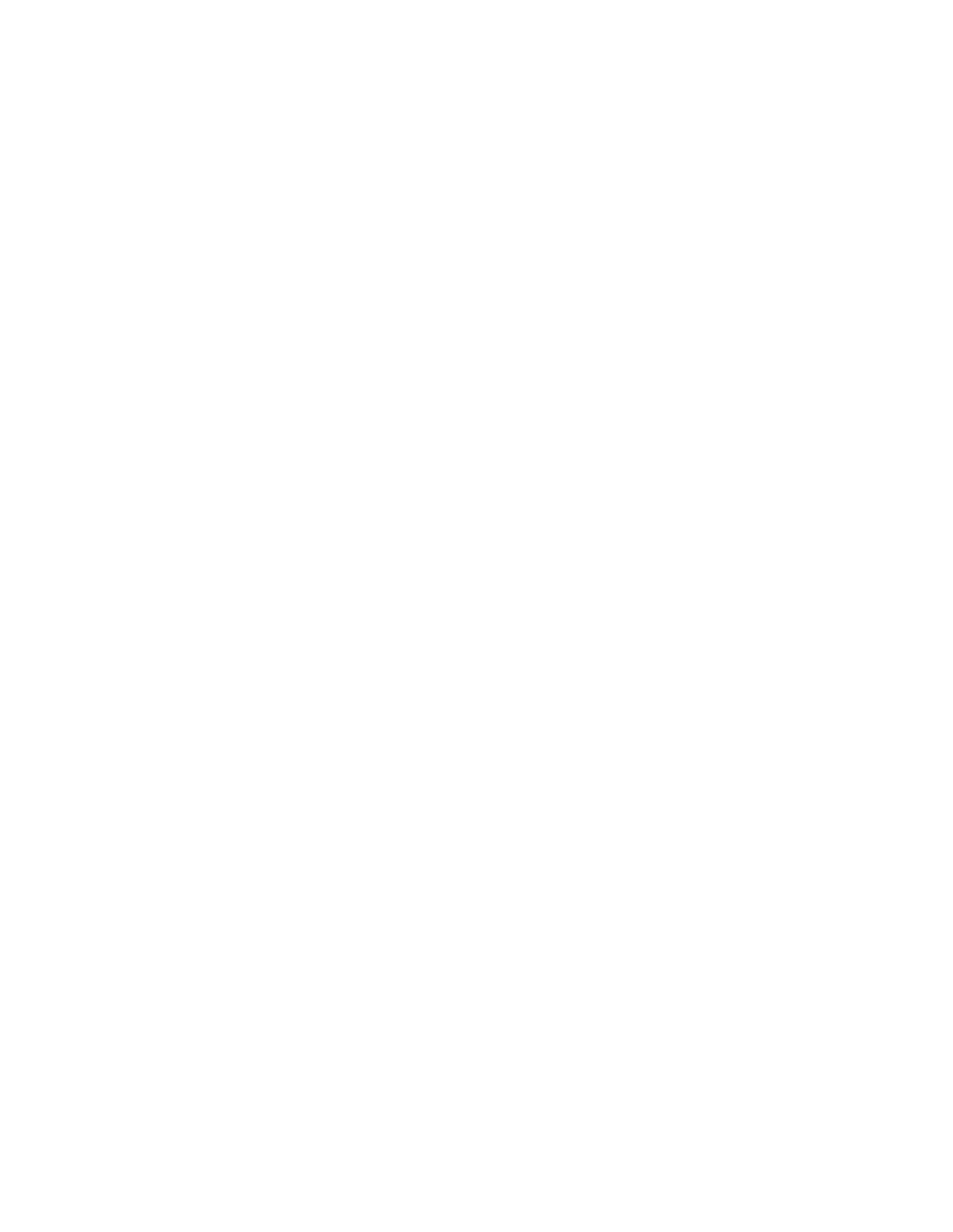# **Wertingen : 8th October, 1805.**

# **Austrian UNIT ROSTER:**

# **At Wertingen: Feldmarschall-Leutnant Baron Franz Xavier Auffenberg (Average)**

# **Army command control rating: Poor.**

| Unit<br>No: | Unit<br>Class: | Unit name & notes:                                 |
|-------------|----------------|----------------------------------------------------|
|             |                | 3rd Kuirassier Regiment Erzherzog Albert (2 bases) |

### Grenadiers:

|     | <b>IR18 Stuart Grenadier Battalion</b>       |
|-----|----------------------------------------------|
|     | IR42 Erbach Grenadier Battalion              |
|     | <b>IR25 Spork Grenadier Battalion</b>        |
| -5  | <b>IR55 Reuss Greitz Grenadier Battalion</b> |
| - 6 | IR38 Wurrtemberg Grenadier Battalion         |
|     | <b>IR57 Colleredo Grenadier Battalion</b>    |

#### Line Infantry:

|    | 1 <sup>st</sup> Battalion IR55 Reuss Greitz                                                              |
|----|----------------------------------------------------------------------------------------------------------|
|    | 2 <sup>nd</sup> Battalion IR55 Reuss Greitz                                                              |
| 10 | 3 <sup>rd</sup> Battalion IR55 Reuss Greitz                                                              |
|    | Battalion Guns: (Light 4 bases. These may be distributed between the line<br>and the grenadier infantry) |

At Hohenreichen/or with the infantry in the shorter scenario:

11 |  $\overline{B}$  |  $4^{\text{th}}$  Chevaulegers Regiment Latour (2 bases)

Not in the shorter scenario:

|  | 1 company of infantry (combat as skirmishers) |
|--|-----------------------------------------------|
|  | I company of infantry (combat as skirmishers) |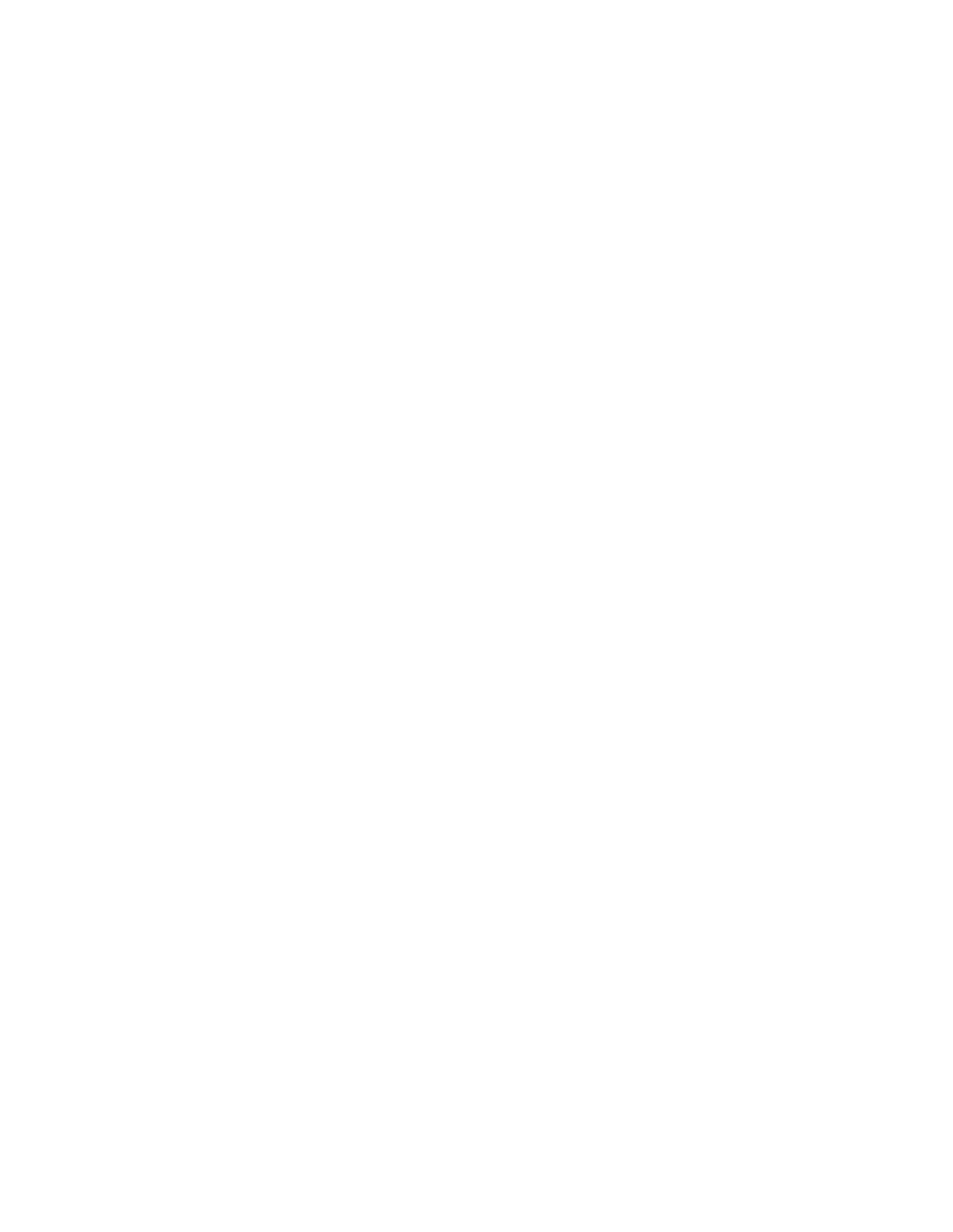# **French UNIT ROSTER:**

**Chef d`escadron, Remy Joseph Isidore Excelmans (Good).** 

**Army command control rating: Good.** 

# **Arriving at 12:30 pm:**

# **3rd Dragoon Division: Général de Division Beaumont (Good)**

1st Brigade: Général de Brigade Boyé

|                                             | 5 <sup>th</sup> /8 <sup>th</sup> Dragoon Regts. (4 bases)                                        |  |  |  |
|---------------------------------------------|--------------------------------------------------------------------------------------------------|--|--|--|
|                                             | 2 <sup>nd</sup> Brigade: Général de Brigade                                                      |  |  |  |
|                                             | $9th$ /12 <sup>th</sup> Dragoon Regts. (4 bases)                                                 |  |  |  |
| 3 <sup>rd</sup> Brigade: Général de Brigade |                                                                                                  |  |  |  |
|                                             | 16 <sup>th</sup> /21 <sup>st</sup> Dragoon Regts. (4 bases)                                      |  |  |  |
| Artillery:                                  |                                                                                                  |  |  |  |
|                                             | 2 <sup>nd</sup> Horse Artillery 3 <sup>rd</sup> Company 2x 8pdr 1x 6" Howitzers (2 medium bases) |  |  |  |

**Arriving at 1:30 pm:**

# **1 st Dragoon Division: Général de Division Klein with Murat (Good)**

|                                             | 1 <sup>st</sup> /2 <sup>nd</sup> Dragoon Regts. (4 bases)                                     |  |  |  |
|---------------------------------------------|-----------------------------------------------------------------------------------------------|--|--|--|
|                                             | 2 <sup>nd</sup> Brigade: Général de Brigade                                                   |  |  |  |
|                                             | 4 <sup>th</sup> /20 <sup>th</sup> Dragoon Regts. (4 bases)                                    |  |  |  |
| 3 <sup>rd</sup> Brigade: Général de Brigade |                                                                                               |  |  |  |
|                                             | 14 <sup>th</sup> /26 <sup>th</sup> Dragoon Regts. (4 bases)                                   |  |  |  |
| Artillery:                                  |                                                                                               |  |  |  |
| റ                                           | 6 <sup>th</sup> Horse Artillery Company 2x 8pdr 1x 6 <sup>th</sup> Howitzers (2 medium bases) |  |  |  |

### **Arriving at 2 pm: 5th Light Cavalry Division: Général de Brigade Fauconnet (Good)**

1st Brigade: Général de Brigade Treillard

| <b>Unit</b> | Unit                                                                                  | Unit name & notes:                                   |  |
|-------------|---------------------------------------------------------------------------------------|------------------------------------------------------|--|
| No:         | Class:                                                                                |                                                      |  |
|             |                                                                                       | $9th/10th$ Hussars (4 bases)                         |  |
|             | 2 <sup>nd</sup> Brigade Général de Brigade Fauconnet                                  |                                                      |  |
| -8          |                                                                                       | 13 <sup>th</sup> /21 <sup>st</sup> Hussars (4 bases) |  |
| Artillery:  |                                                                                       |                                                      |  |
| l 3         | $2^{nd}$ Horse Artillery $2^{nd}$ Company 4x 8 pdr 2x 6" Howitzters (3 medium bases). |                                                      |  |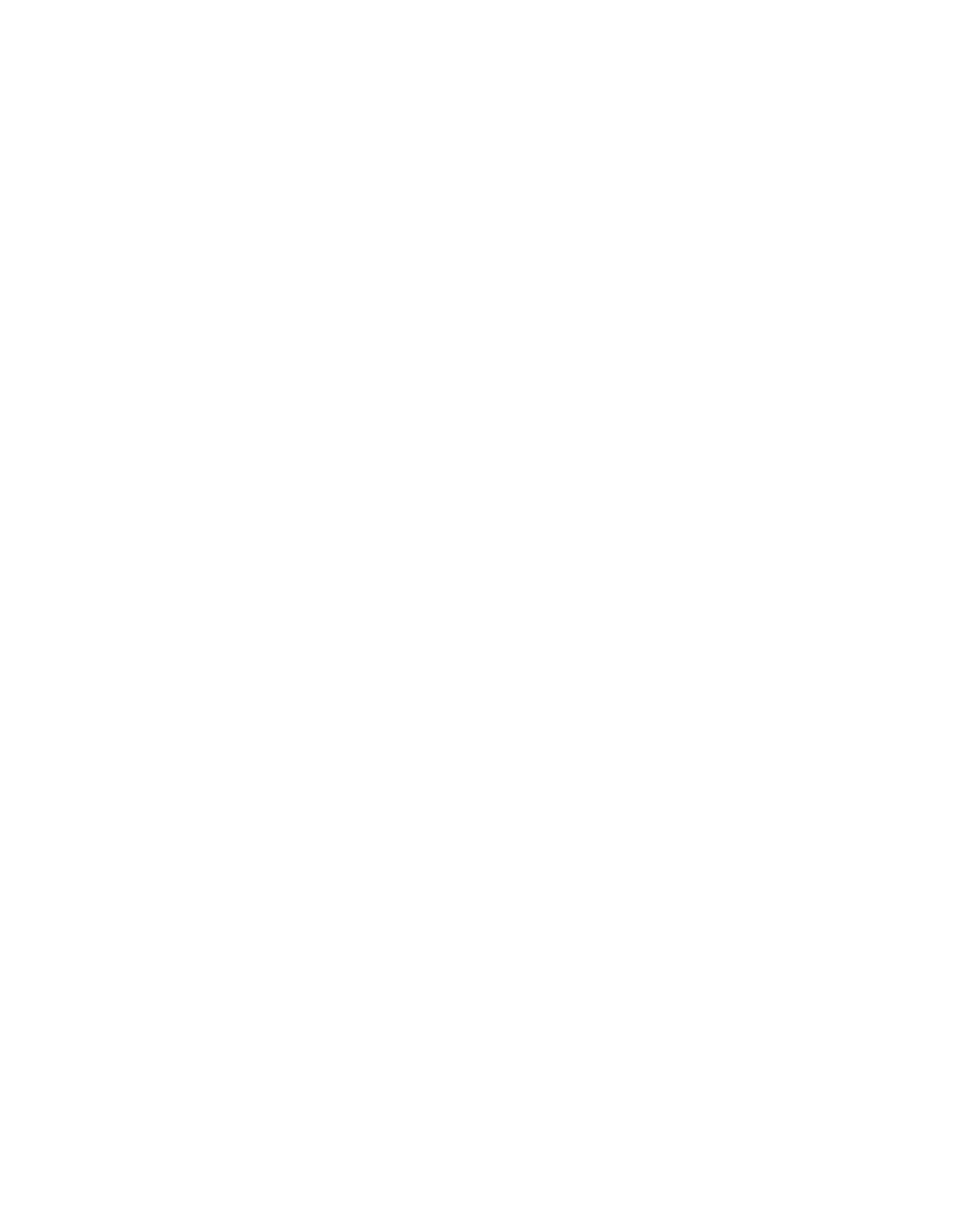# **French UNIT ROSTER:**

#### **Arriving at 3:45 pm: V Corps : Maréchal Jean Lannes (Brilliant)**

# **1st Infantry Division: Général de Division Oudinot (Good)**

1st Brigade: Général de Brigade Laplanche-Morthières

| 9                                                  | B | 1st Grenadier Regt : 1 <sup>st</sup> Battalion d'élite 13 <sup>th</sup> Ligne              |
|----------------------------------------------------|---|--------------------------------------------------------------------------------------------|
| 10                                                 | в | 1st Grenadier Regt : 2 <sup>nd</sup> Battalion d'élite 58 <sup>th</sup> Ligne              |
| 11                                                 | в | 2 <sup>nd</sup> Grenadier Regt : 1st Battalion d'élite 9 <sup>th</sup> Ligne               |
| 12                                                 | в | 2 <sup>nd</sup> Grenadier Regt : 2 <sup>nd</sup> Battalion d'élite 81 <sup>st</sup> Ligne  |
|                                                    |   | 2 <sup>nd</sup> Brigade: Général de Brigade Dupas                                          |
| 13                                                 | в | 3 <sup>rd</sup> Grenadier Regt : 1 <sup>st</sup> Battalion d'élite 2 <sup>nd</sup> Légère  |
| 14                                                 | B | 3rd Grenadier Regt : 2 <sup>nd</sup> Battalion d'élite 3 <sup>rd</sup> Légère              |
| 15                                                 | в | 4 <sup>th</sup> Grenadier Regt : 1 <sup>st</sup> Battalion d'élite 28 <sup>th</sup> Légère |
| 16                                                 | B | 4 <sup>th</sup> Grenadier Regt : 2 <sup>nd</sup> Battalion d'élite 31 <sup>st</sup> Légère |
| 3 <sup>rd</sup> Brigade: Général de Brigade Ruffin |   |                                                                                            |
| 17                                                 | в | 5 <sup>th</sup> Grenadier Regt : 1 <sup>st</sup> Battalion d'élite 12 <sup>th</sup> Légère |
| 18                                                 | B | 5 <sup>th</sup> Grenadier Regt : 2 <sup>nd</sup> Battalion d'élite 15 <sup>th</sup> Légère |

# **Arriving at 4:30 pm:**

# **1 st Heavy Cavalry Division: Général de Division Nansouty (Good)**

1st Brigade: Général de Brigade Piston

| 19                                                        |                                                         | 1 <sup>st</sup> /2 <sup>nd</sup> Carabinier Regts. (4 bases) |  |  |
|-----------------------------------------------------------|---------------------------------------------------------|--------------------------------------------------------------|--|--|
|                                                           | 2 <sup>nd</sup> Brigade: Général de Brigade La Houssaye |                                                              |  |  |
| 20                                                        |                                                         | $1st / 2nd$ Cuirassier Regts. (4 bases)                      |  |  |
| 3 <sup>rd</sup> Brigade: Général de Brigade Saint Germain |                                                         |                                                              |  |  |
| 21                                                        |                                                         | 3 <sup>rd</sup> /5 <sup>th</sup> Cuirassier Regts. (4 bases) |  |  |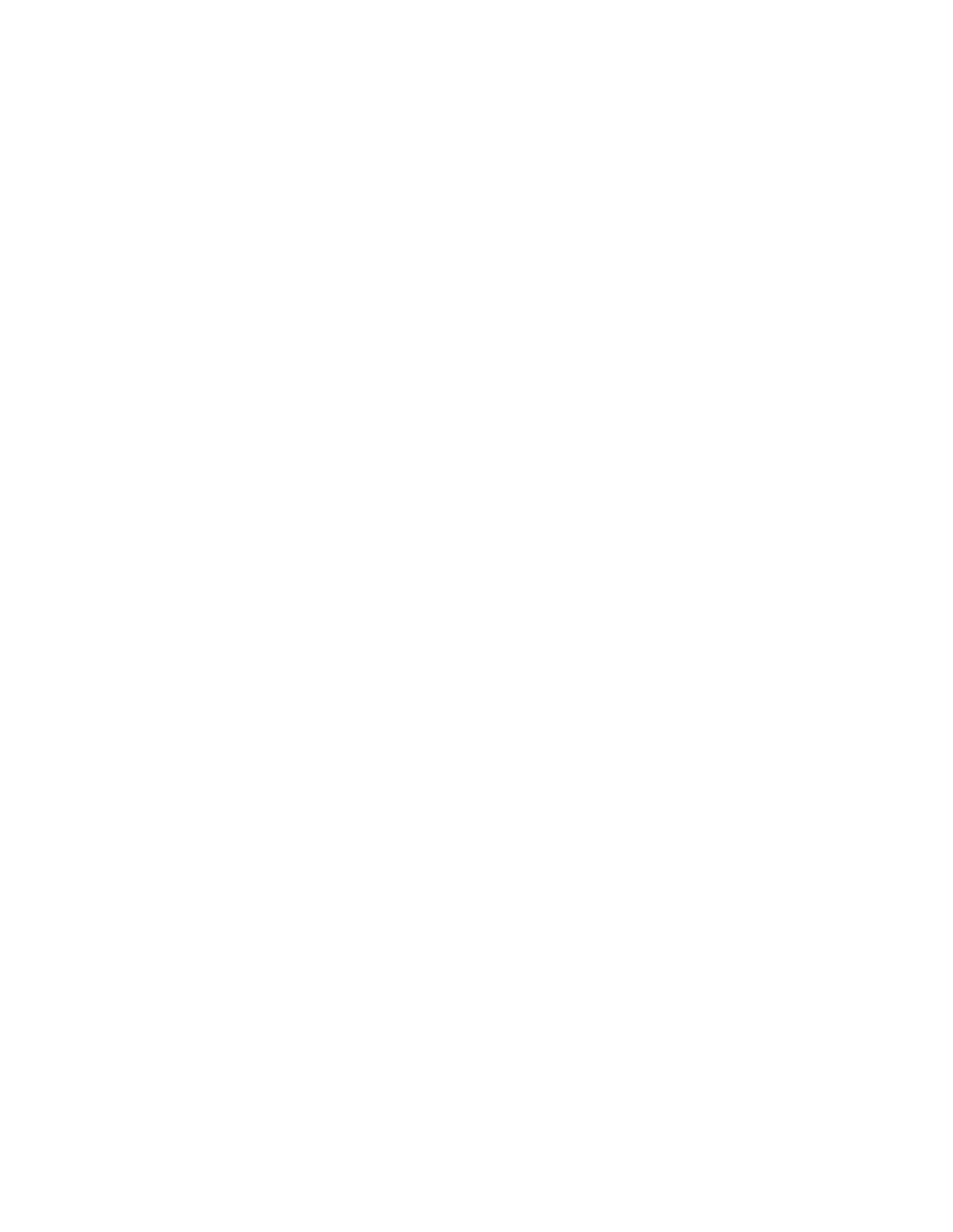|                         | 13:00                      |
|-------------------------|----------------------------|
|                         | $\boldsymbol{g}$           |
|                         | 13:04                      |
|                         |                            |
|                         | 10                         |
|                         | 13:08                      |
|                         | $\boldsymbol{\mathit{11}}$ |
|                         | 13:12                      |
|                         | 12                         |
|                         | 13:16                      |
|                         |                            |
|                         | 13                         |
|                         | 13:20                      |
|                         | 14                         |
|                         | 13:24                      |
|                         | 15                         |
| 12:28                   | 13:28                      |
|                         |                            |
| $\bm{l}$<br>12:32       | 16<br>13:32                |
|                         |                            |
| $\overline{\mathbf{c}}$ | 17                         |
| 12:36                   | 13:36                      |
| $\mathbf{3}$            | <b>18</b>                  |
| 12:40                   | 13:40                      |
| $\boldsymbol{4}$        | 19                         |
| 12:44                   | 13:44                      |
|                         |                            |
| $5\overline{)}$         | $20\,$                     |
| 12:48                   | 13:48                      |
| $\boldsymbol{6}$        | 21                         |
| 12:52                   | 13:52                      |
| $\overline{7}$          | 22                         |
| 12:56                   | 13:56                      |
|                         |                            |
| $\pmb{8}$               | 23                         |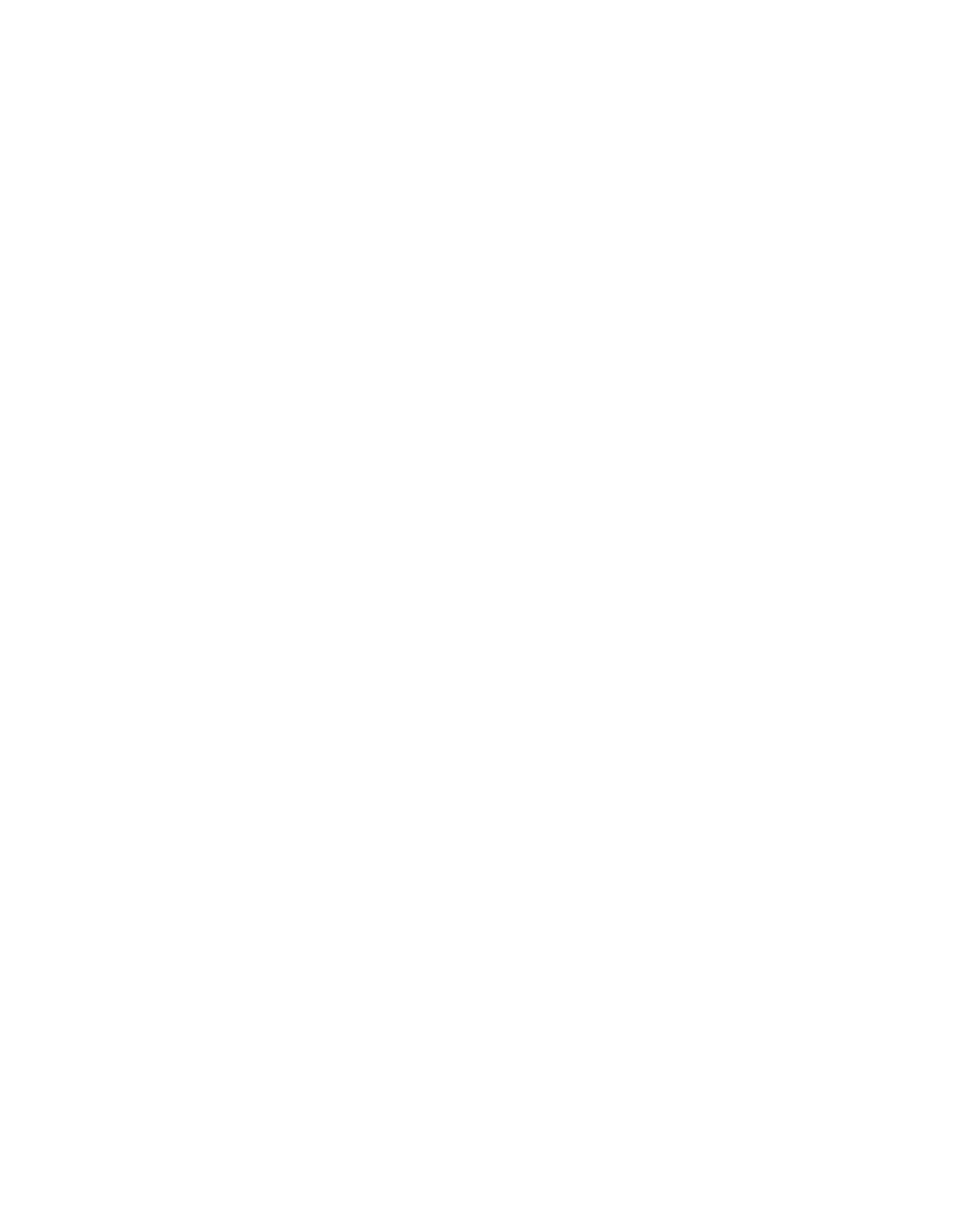| 14:00  | 15:00               |  |
|--------|---------------------|--|
| 25     | 40                  |  |
| 14:04  | $\overline{1}$ 5:04 |  |
| 26     | 41                  |  |
| 14:08  | 15:08               |  |
| 27     | 42                  |  |
| 14:12  | 15:12               |  |
| $28\,$ | 43                  |  |
| 14:16  | 15:16               |  |
| 29     | 44                  |  |
| 14:20  | 15:20               |  |
| 30     | 45                  |  |
| 14:24  | 15:24               |  |
| 31     | 46                  |  |
| 14:28  | 15:28               |  |
| 32     | 47                  |  |
| 14:32  | 15:32               |  |
| 33     | 48                  |  |
| 14:36  | 15:36               |  |
| 34     | 49                  |  |
| 14:40  | 15:40               |  |
| 35     | 51                  |  |
| 14:44  | 15:44               |  |
| 36     | 52                  |  |
| 14:48  | 15:48               |  |
| $37\,$ | 53                  |  |
| 14:52  | 15:52               |  |
| $38\,$ | 54                  |  |
| 14:56  | 15:56               |  |
| $39$   | 55                  |  |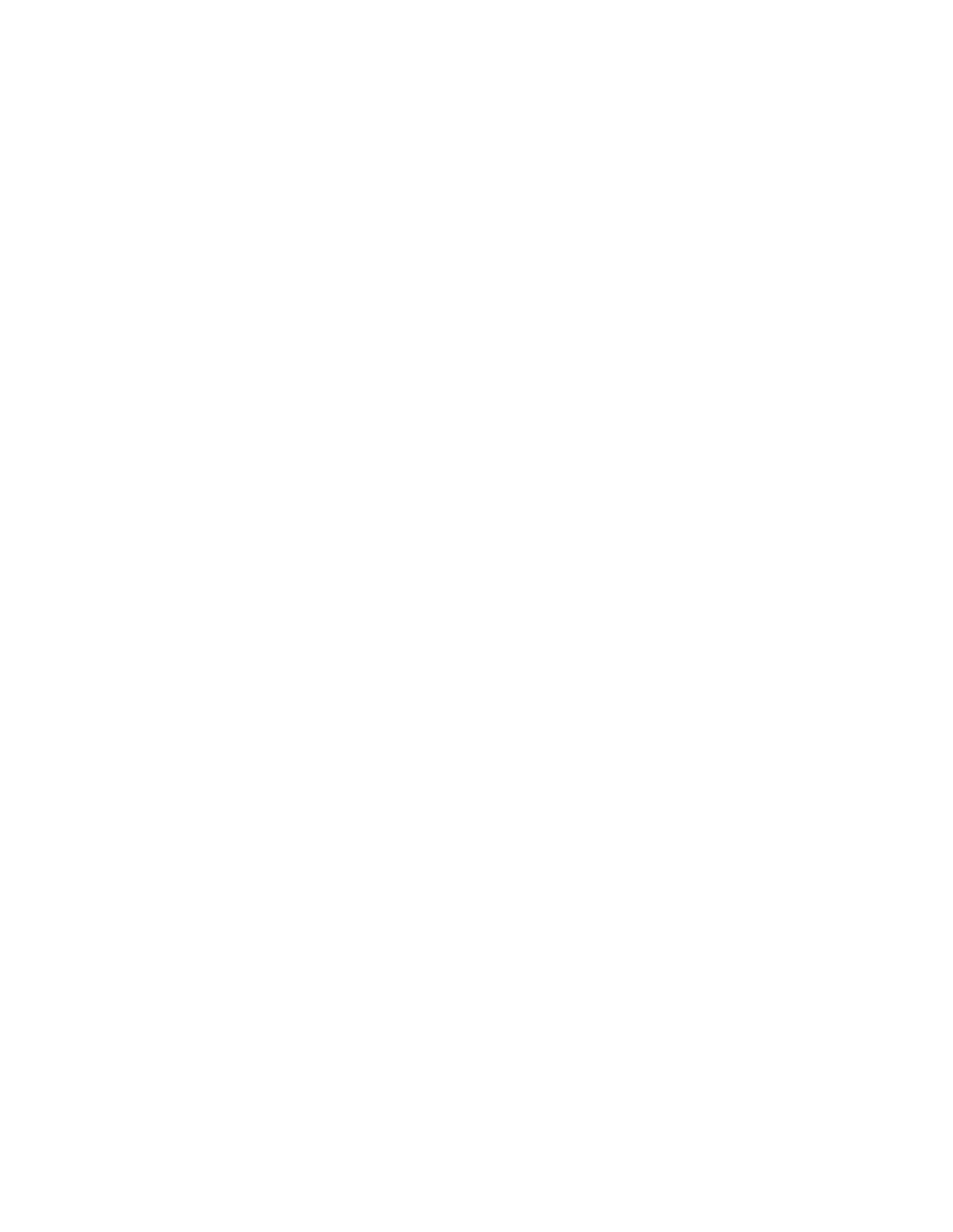| 16:00       | 17:00       |  |
|-------------|-------------|--|
| 56          | 71          |  |
| 16:04       | 17:04       |  |
| 57          | $72\,$      |  |
| 16:08       | 17:08       |  |
| 58          | 73          |  |
| 16:12       | 17:12       |  |
| 59          | 74          |  |
| 16:16       | 17:16       |  |
|             |             |  |
| 60          | 75          |  |
| 16:20       | 17:20       |  |
| 61          | 76          |  |
| 16:24       | 17:24       |  |
| 62          | 77          |  |
| 16.28       | 17:28       |  |
| 63          | 78          |  |
| 16:32       | 17:32       |  |
| 64          | $79\,$      |  |
| 16:36       | 17:36       |  |
|             |             |  |
| 65<br>16:40 | 80<br>17:40 |  |
|             |             |  |
| 66          | 81          |  |
| 16:44       | 17:44       |  |
| 67          | 82          |  |
| 16:48       | 17:48       |  |
| 68          | 83          |  |
| 16:52       | 17:52       |  |
|             |             |  |
| 69          | 84          |  |
| 16:56       | 17:56       |  |
| $70\,$      | 85          |  |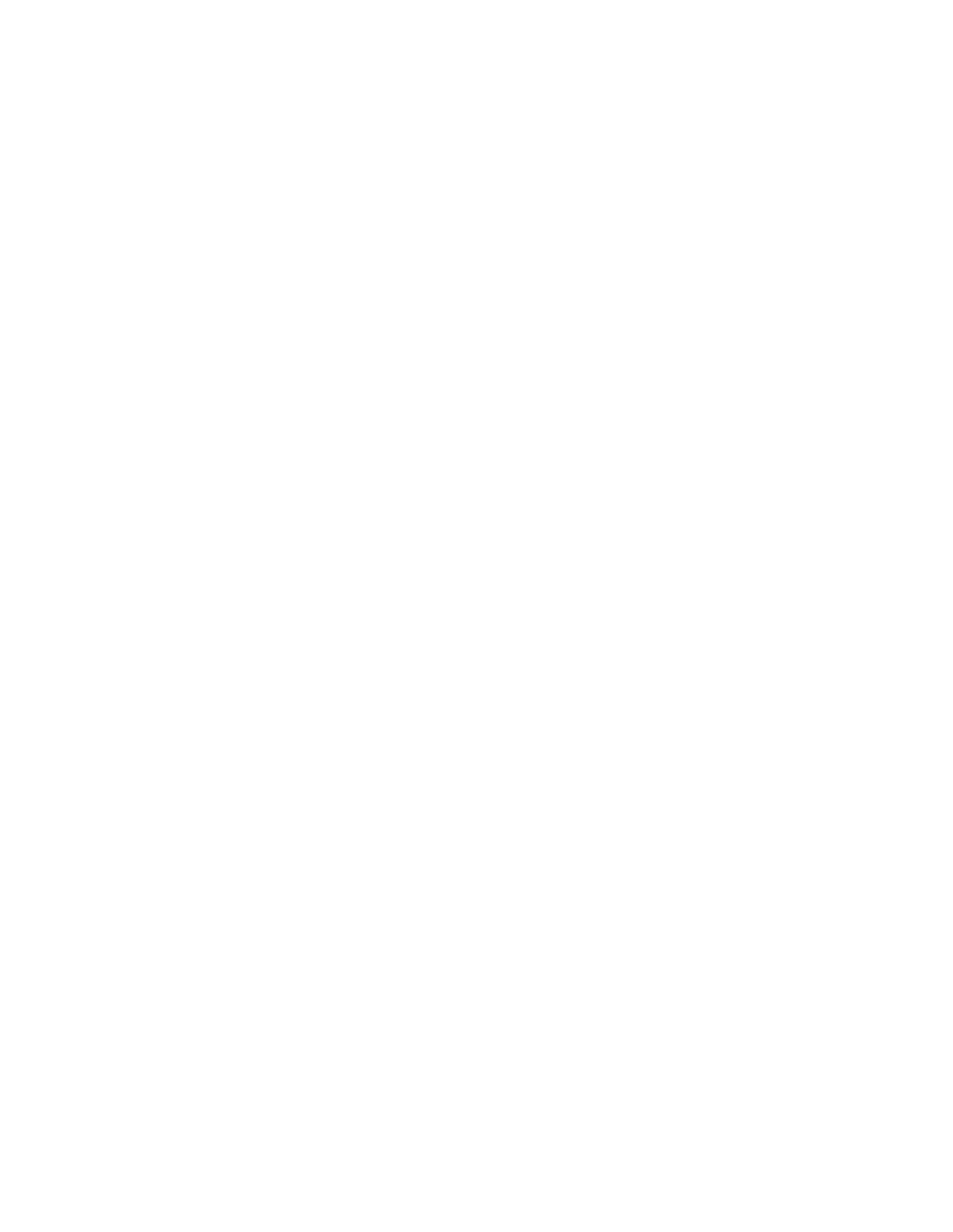| 18:00 |                      |  |
|-------|----------------------|--|
|       |                      |  |
| 86    |                      |  |
| 18:04 |                      |  |
|       |                      |  |
| 87    |                      |  |
| 18:08 |                      |  |
|       |                      |  |
| 88    |                      |  |
| 18:12 |                      |  |
|       |                      |  |
| 89    |                      |  |
| 18:16 | Dark: scenario ends. |  |
|       |                      |  |
| 90    |                      |  |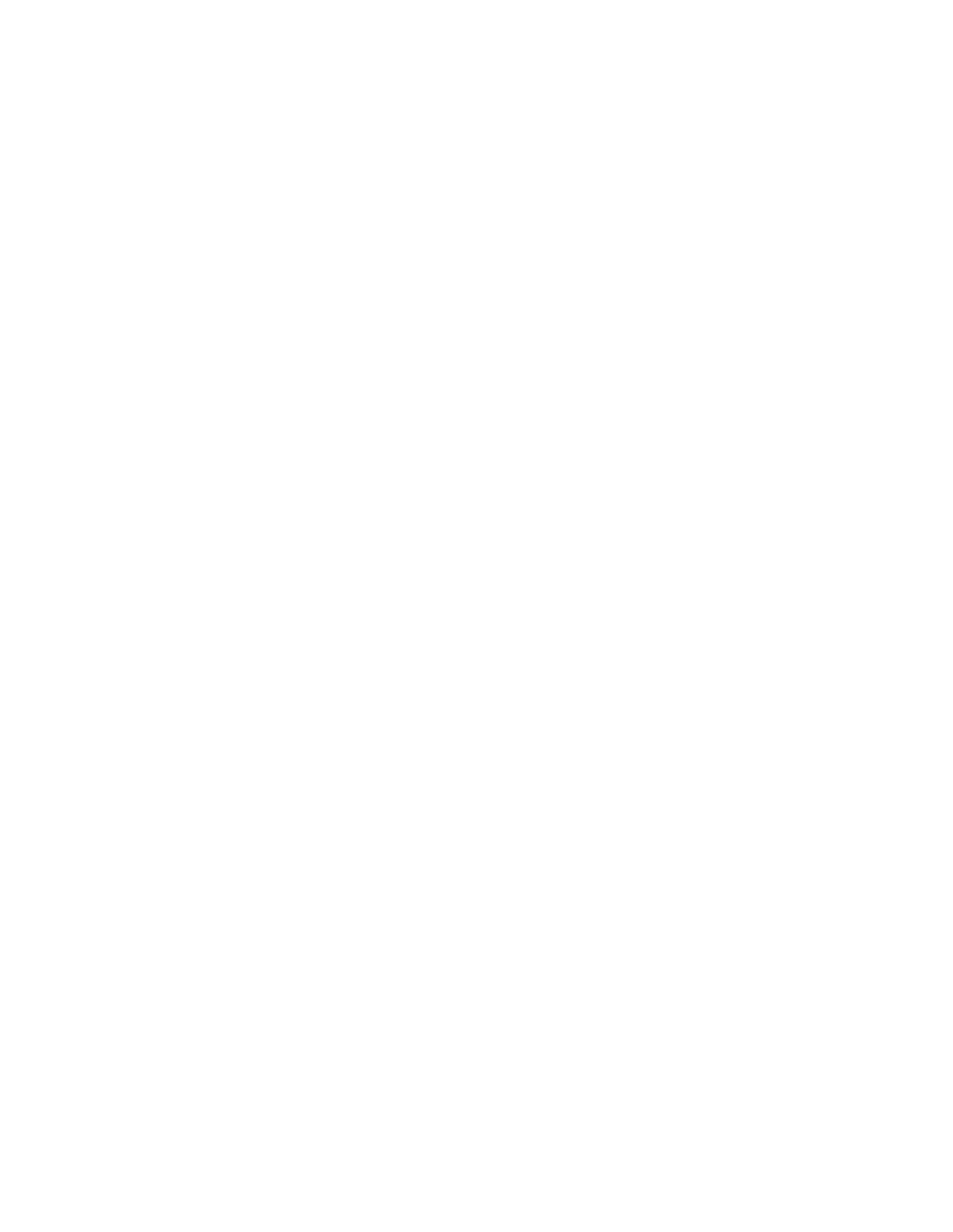|                         | <b>14:00</b>                         |
|-------------------------|--------------------------------------|
|                         |                                      |
|                         | $\overline{\boldsymbol{g}}$<br>14:04 |
|                         |                                      |
|                         | 10                                   |
|                         | 14:08                                |
|                         |                                      |
|                         | $\frac{11}{14:12}$                   |
|                         |                                      |
|                         | 12                                   |
|                         | 14:16                                |
|                         |                                      |
|                         | 13<br>14:20                          |
|                         |                                      |
|                         | 14                                   |
|                         | 14:24                                |
|                         | 15                                   |
| 13:28                   | 14:28                                |
|                         |                                      |
| $\boldsymbol{I}$        | 16                                   |
| 13:32                   | 14:32                                |
| $\overline{2}$          | 17                                   |
| 13:36                   | 14:36                                |
|                         |                                      |
| $\mathbf{3}$            | <u>18</u>                            |
| 13:40                   | 14:40                                |
| $\overline{\mathbf{4}}$ | 19                                   |
| 13:44                   | 14:44                                |
|                         |                                      |
| $5\overline{)}$         | 20                                   |
| 13:48                   | 14:48                                |
| $\boldsymbol{6}$        | 21                                   |
| 13:52                   | 14:52                                |
|                         |                                      |
| $\overline{7}$          | 22                                   |
| 13:56                   | 14:56                                |
| $\boldsymbol{\delta}$   | 23                                   |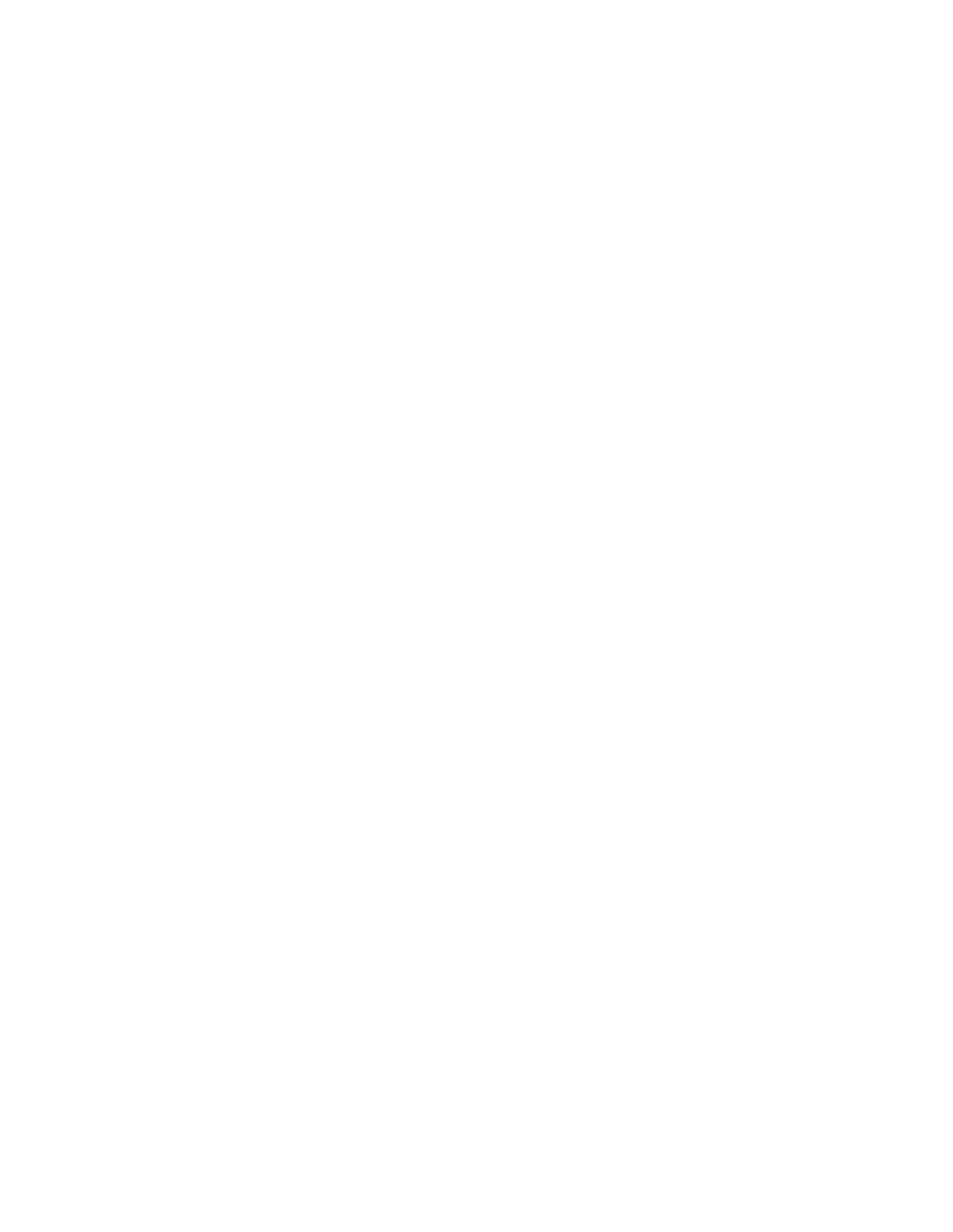| 15:00 | 16:00           |  |
|-------|-----------------|--|
| 24    | 39              |  |
| 15:04 | 16:04           |  |
| 25    | 40              |  |
| 15:08 | 16:08           |  |
| 26    | 41              |  |
| 15:12 | 16:12           |  |
| 27    | 42              |  |
| 15:16 | 16:16           |  |
| 28    | 43              |  |
| 15:20 | 16:20           |  |
| 29    | 44              |  |
| 15:24 | 16:24           |  |
| 30    | 45              |  |
| 15:28 | 16:28           |  |
| 31    | $\overline{46}$ |  |
| 15:32 | 16:32           |  |
| 32    | 47              |  |
| 15:36 | 16:36           |  |
| 33    | 48              |  |
| 15:40 | 16:40           |  |
| 34    | 49              |  |
| 15:44 | 16:44           |  |
| 35    | 50              |  |
| 15:48 | 16:48           |  |
| 36    | 51              |  |
| 15:52 | 16:52           |  |
| 37    | 52              |  |
| 15:56 | 16:56           |  |
| 38    | 53              |  |